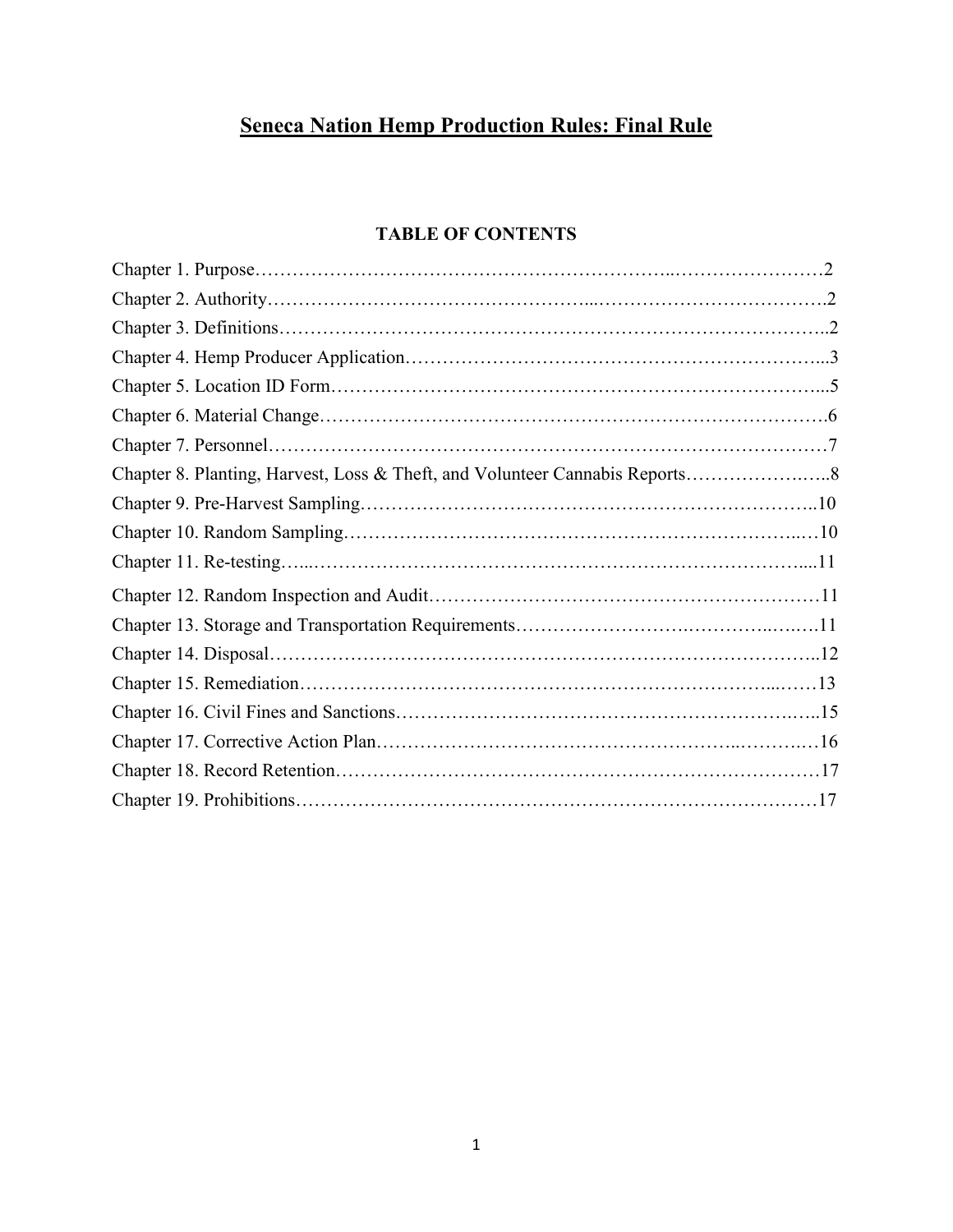#### **Chapter 1. PURPOSE**

The Seneca Nation intends to implement a strong and effective Hemp regulatory and enforcement system that will preserve the public safety and health of its members.

#### **Chapter 2. AUTHORITY**

The Seneca Nation exercises regulatory authority over the production of Hemp in accordance with the Seneca Nation Hemp Production Ordinance, which controls and governs the production of all Hemp on Seneca Nation Territory. Individuals and business entities interested in producing Hemp on Seneca Nation Territory must possess a valid Seneca Nation Hemp Producer License. Furthermore, the HCA may promulgate rules pursuant to §6.03. of the Hemp Production Ordinance to appropriately carry out the provisions therein.

#### **Chapter 3. DEFINITIONS**

- A. "Committee" means the Seneca Nation Hemp License Appeals Committee.
- B. "DEA" means United States Drug Enforcement Administration.
- C. "Growth medium" means soil, or the solid, liquid or semi-solid substance used to support the growth of the plant.
- D. "Licensee" means a Person that has been duly licensed by the HCA to produce Hemp on Seneca Nation Territory.
- E. "Personal Protective Equipment" means protective clothing, helmets, goggles, or other garments or equipment designed to protect the wearer's body from injury or infection. The hazards addressed by protective equipment include physical, electrical, heat, chemicals, biohazards, and airborne particulate matter.
- F. "Pest" means any objectionable insect or other animal including but not limited to birds, rodents, flies, mites, and larvae.
- G. "Physical plant or facility" means all or any part of a building or facility used for or in connection with manufacturing, processing, packaging, labeling, or storage of hemp products or ingredients.
- H. "Quality Management Systems" means a planned and systematic operation or procedure for ensuring the quality of a hemp product. Quality Management Systems means the same as Quality Control (QC).
- I. "Quality Management Systems personnel" means any person, persons, or group, within or outside the organization, designated to be responsible for quality control operations. Quality Management Systems personnel means the same as quality assurance (QA) and quality control (QC) personnel.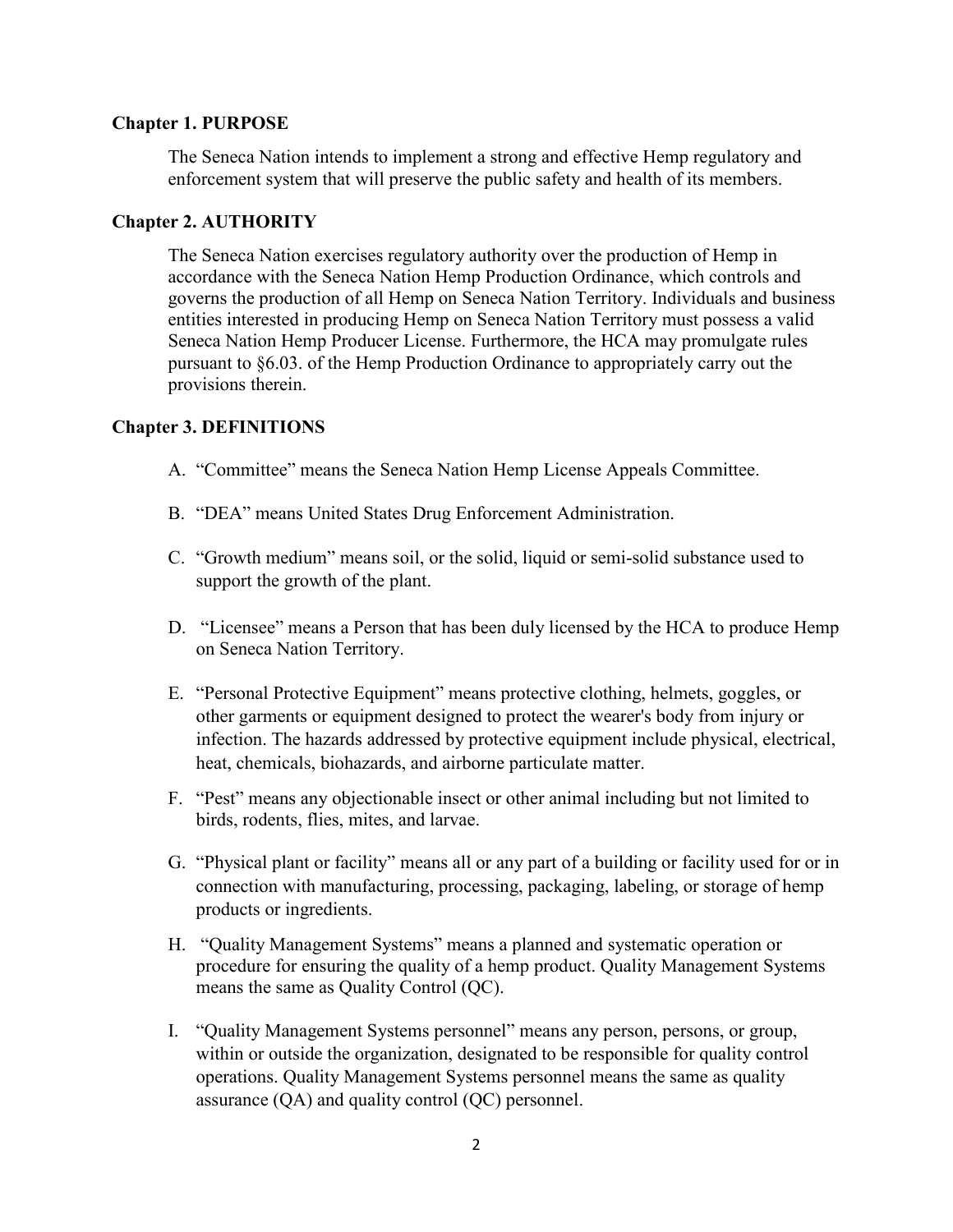- J. "Reserve sample" means a representative sample of product that is held for a designated period of time.
- K. "Sanitize" means to adequately treat cleaned equipment, containers, utensils, etc. or any other cleaned contact surface by a process that is effective in destroying vegetative cells of microorganisms of public health significance, and in substantially reducing numbers of other microorganisms, but without adversely affecting the product or its safety for the consumer.
- L. "Seed source" means the origin of the seed or propagules as determined by valid certification or other pertinent documentation as determined by the HCA.
- M. "Seneca Nation Business Day" means that dates and any corresponding holidays follow the established calendar adopted by the Seneca Nation.
- N. "Tetrahydrocannabinol (THC)" is an intoxicating crystalline compound found in the genus Cannabis.
- O. "USC" means United States Code.
- P. "USD" means United States Dollar.

#### **Chapter 4. HEMP PRODUCER APPLICATION**

- 1. Completed Hemp Producer application or renewal application, required forms and documents must be received by the HCA by the timeframes established in the application and rules thereof.
- 2. Where the due date for required forms is delineated by "Seneca Nation Business Day" or "Seneca Nation business day" it is the responsibility of the Applicant or Licensee to ensure their understanding of the Seneca Nation Calendar.
- 3. Completed Application and required forms and documents shall be delivered to:
	- a. Mail: Hemp Compliance Administrator, 90 Ohi:yo' Way, Salamanca, NY 14779;
	- b. Email: [SNCannabisDept@sni.org;](mailto:SNCannabisDept@sni.org)
	- c. In-person via scheduled appointment: 90 Ohi:yo' Way, Salamanca, NY 14779
		- i. Or by mail, postmarked for the date it is due.
			- 1. If applicable, keep a copy of the mail receipt and tracking number for your records.
- 4. New applications shall be accepted on a rolling basis.
- 5. License renewal and Deadline:
	- a. Licenses do not automatically renew;
	- b. Licenses shall be valid until December 31 of the year three years after the year in which license was issued;
	- c. Renewal applications and fees must be fully received by 4:30pm Eastern Standard Time and no later than thirty (30) Seneca Nation business days prior to license expiration date;
	- d. If the deadline falls on a weekend, Seneca Nation or Federal Holiday, the following Seneca Nation business day will stand as the deadline;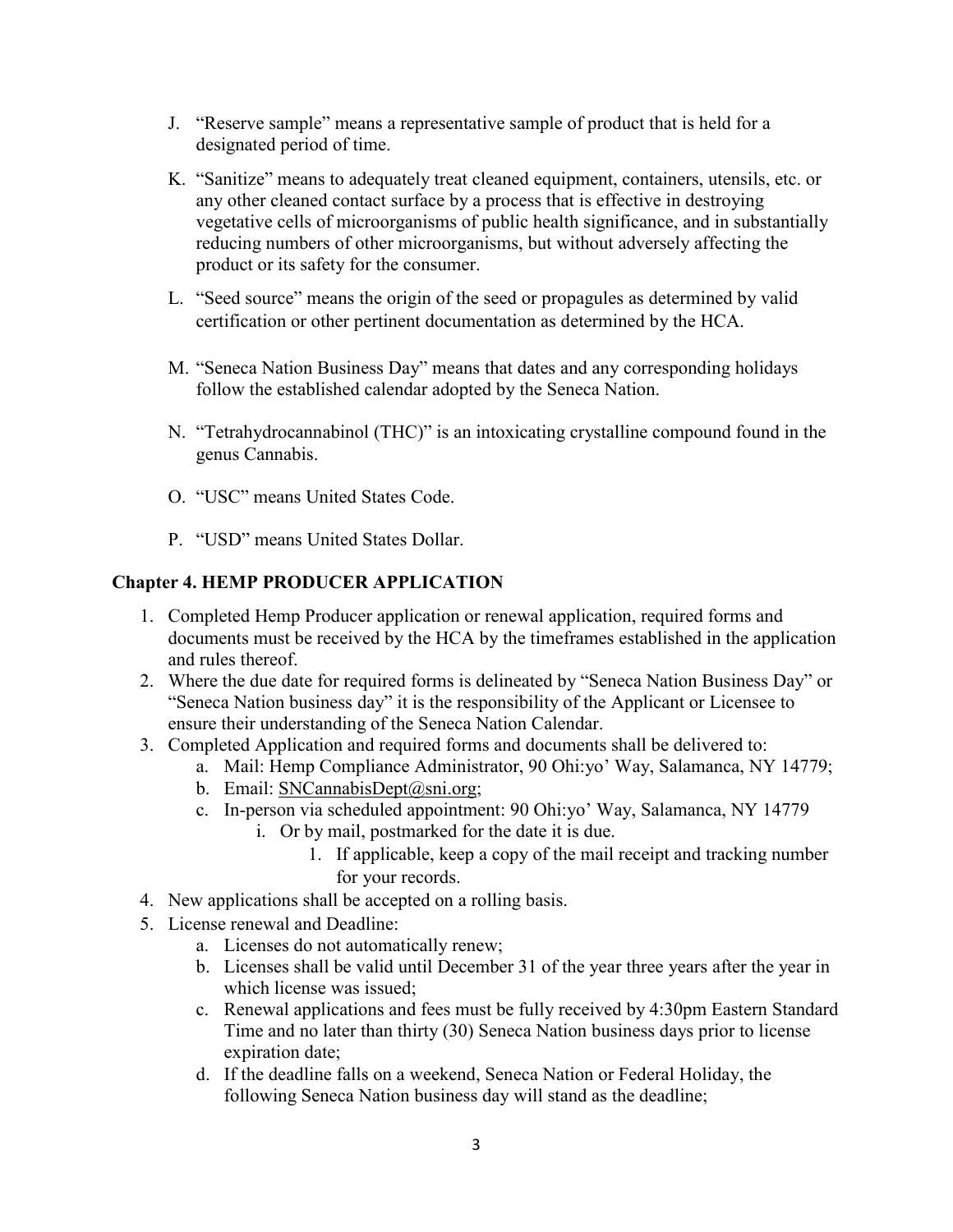- e. Completed renewal forms may be submitted within the same parameters as Chapter 4.  $(3)(a)(b)(c)$  of this document.
- 6. The HCA may deny licensure that fails to meet the deadlines established in the Application; or is incomplete, inaccurate, or illegible.
- 7. Each Applicant shall pay a Producer Application fee of four-hundred-dollars (\$400.00 USD);
	- a. The fee is non-refundable;
	- a. The payment shall be submitted to the Cannabis Department via check, certified check, or money order.
	- b. Receipt shall be issued by HCA for payment(s) received.
	- c. Licensure may be denied without proper payment.
- 8. Included with the Hemp Producer License Application Form, the Applicant shall submit, at a minimum:
	- a. If the Applicant is an individual:
		- i. The Applicant's (non-business entity) full name (first, middle, and last name);
		- ii. Residential address (street, city, and zip code);
		- iii. Mailing address (street, city, and zip code) (if applicable);
		- iv. Primary telephone number; and
		- v. Email address (if available).
	- b. If the Applicant is a business entity:
		- i. Applicant's primary contact name (first, middle, last);
		- ii. Applicant's primary contact residential address (street, city, state, zip code);
		- iii. Full name of business entity;
		- iv. Employer identification Number (EIN);
		- v. Principal business address (street, city, state, zip code);
		- vi. Principal business telephone number;
		- vii. Business email address (if available); and
		- viii. List the full names and title of Key Participant(s).
	- c. Applicants shall obtain and submit their Federal Bureau of Investigation (FBI) criminal identity history summary.
		- i. The cost of attaining a criminal background check is upon the individual. 1. Electronic records sent from the FBI are acceptable.
		- ii. Criminal background checks are required when applying for licensing, renewal, or submitting material changes to any Key Participant listing.
	- d. Copy of deed or valid lease with legal land description.
	- e. Copy of Seneca Nation Pesticide Use Permit, or a pesticide non-use or anticipated pesticide use statement;
		- i. The pesticide statement shall either declare explicit non-use or a brief description of anticipated use as described in the Seneca Nation Pesticide Ordinance.
		- ii. It is the licensee's responsibility to adhere to timelines established in the Seneca Nation Pesticide Ordinance.
	- f. Completed Seneca Nation Environmental Impact Assessment Form (long form).
	- g. Digital signatures are accepted.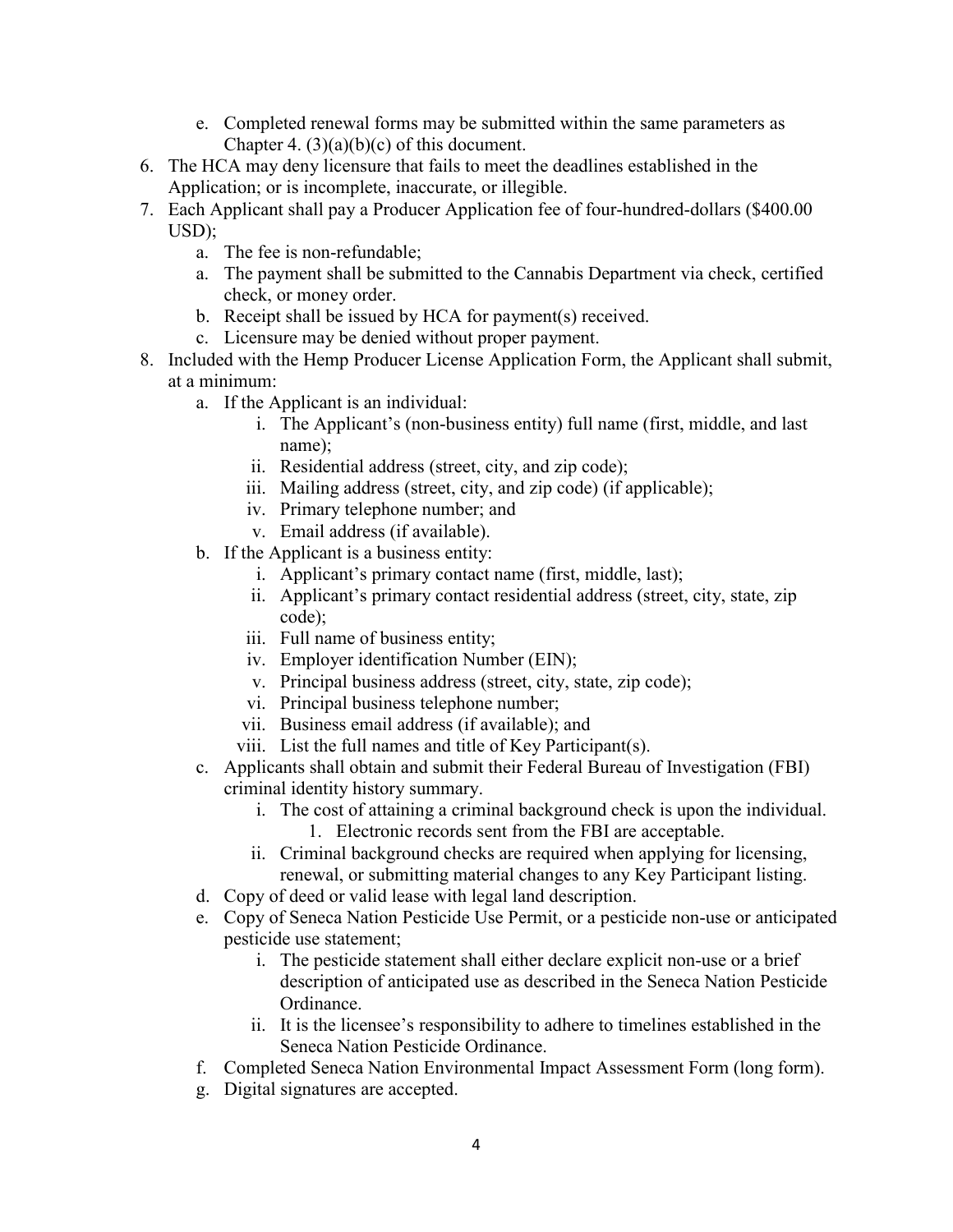- h. The HCA is not responsible for applications, attachments, or payments lost in the mail or not received.
- 9. Application Review and Notification
	- a. The HCA or its designee will issue a license decision on a new application within thirty (30) Seneca Nation business days of receipt of all documents.
	- b. The HCA or its designee will issue a license decision on a renewal application within fifteen (15) Seneca Nation business days of receipt of all documents.
	- c. A Notice of Completion will be issued to the Applicant from the HCA or its designee once all application materials are successfully received in complete form.
	- d. A Notification of Decision letter shall be sent to the Applicant by the HCA or its designee.
	- e. The HCA or its designee may deny any license application that fails to meet the deadlines established.

# **Chapter 5. LOCATION ID FORM**

- 1. The Hemp Producer Application shall have a Location ID Form attached for each commensurate Lot or Building to be Licensed for production, and each Lot or Building where hemp may be produced, handled, or stored.
- 2. Transplanting from a registered greenhouse or registered indoor production site shall require a Location ID Form for movement of transplants under the same duly licensed property to establish a new or separate Lot. The Location ID for this purpose shall be done at least five (5) Seneca Nation business days prior to movement of transplants.
- 3. Location ID Form contents:
	- i. Applicant's name;
	- ii. Applicant's address (Street, City, State, and Zip Code);
	- iii. Applicant's phone number;
	- iv. type of submittal (new, renewal, or material change);
	- v. GIS appointment date:
		- 1. With month, day, and year;
		- 2. Time;
		- 3. On-time;
		- 4. Re-schedule;
		- 5. Re-schedule date and time;
	- vi. GIS Dept. Employee Name (conducting reading);
	- vii. GIS assigned Lot / Building Location ID;
	- viii. GPS Coordinates;
	- ix. Mapping:
		- 1. Number of maps for Location ID:
			- a. Printed;
			- b. Digital Export
- 4. Process to obtain Location ID:
	- i. Schedule an appointment with Seneca Nation's GIS Department.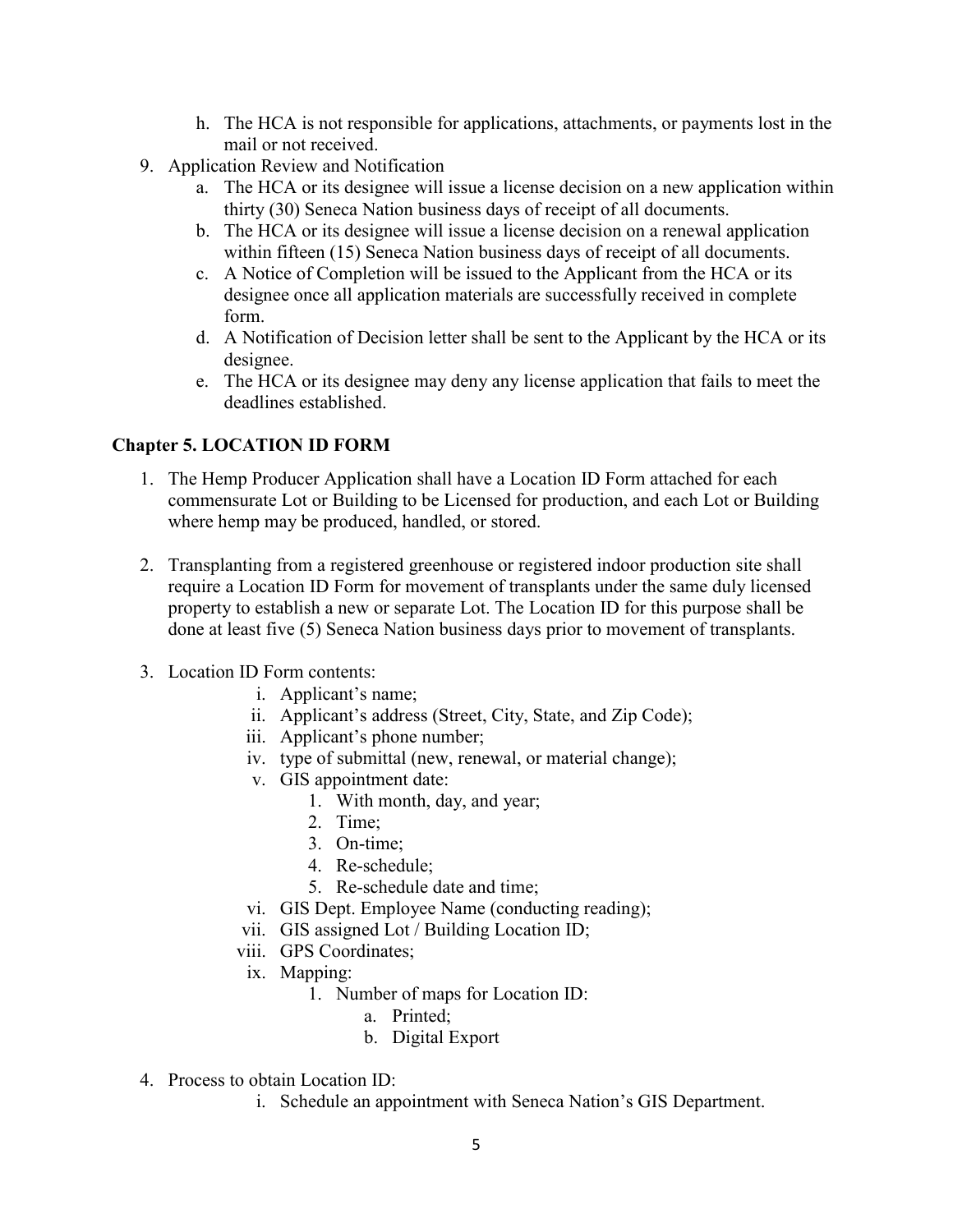- ii. Separate form is required for each Location ID.
- iii. Applicant shall obtain or produce deed verification of legal ownership of entire property to be used or valid lease with written declaration of use of property for production of Hemp.
- iv. Applicant obtain GPS readings of production, handling, storage, and other site(s) on property to be used for production of Hemp, from Seneca Nation GIS.
- v. GIS will assign the LOCATION ID.
	- 1. Example: (Territory\_Lieber\_Page\_LastName\_GrowingOperation) c. O\_L45\_P025\_Stark\_Field\_1)
		- d. XXXXXXXXXXXXXXX Storage 3
- vi. Outdoors: GIS will create an outdoor map from standard template with required content shown in the outdoor mapping examples.
	- 1. GIS will provide map to the Applicant in requested format (print/export).
	- 2. Applicant will submit map(s) to the HCA.
- vii. Indoors: Applicant will sketch an indoor mapping of hemp producing Lot(s), handling site(s), storage site(s), within declared building on Location ID Form.
	- 1. Applicant will submit sketch to GIS for formatting.
	- 2. GIS will provide to Applicant in requested format (print/export).
	- 3. Applicant will submit map(s) to HCA.
- 5. Re-schedule Location ID appointment:
	- i. In the case the initial appointment may not be kept by either party, a prompt re-schedule shall be determined by both parties.
	- ii. Excessive re-schedules are at the discretion of the GIS Department and HCA.
	- iii. Failure to obtain Location ID within acceptable timeframe may be subject to further action by the HCA.

#### **Chapter 6. MATERIAL CHANGE**

- 1. The Applicant or Licensee shall report any material changes via submission of a Statement of Material Change to the HCA. Material changes include, but are not limited to: application information contents, business operations, Key Participants, Location ID, and any other information that may alter the way their Hemp Production License is regulated.
- 2. Notification for material changes shall be given within five (5) Seneca Nation business days of the material change.
- 3. Statement of Material Change:
	- a. The statement shall be from the: Applicant, Licensee, or Key Participant only.
		- i. It shall outline any pertinent changes required to be disclosed, including but not limited to:
			- 1. Individual name changes;
			- 2. Entity name changes;
			- 3. Ownership change;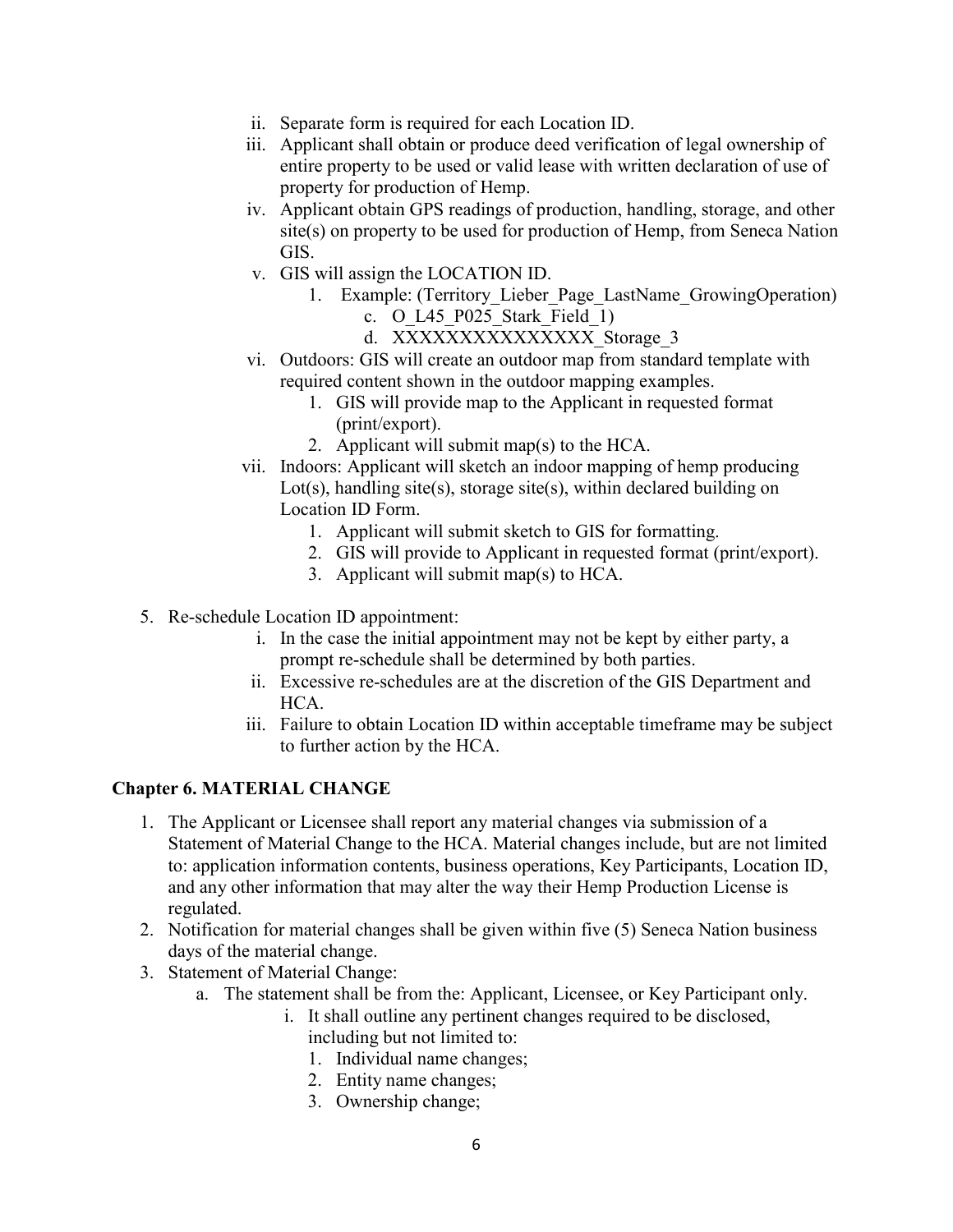- 4. Land ownership or lease changes;
- 5. Any address change;
- 6. Any mailing address change;
- 7. Telephone number change;
- 8. Email address change; or
- 9. Key Participant change.
- ii. Modification of Location ID:
	- 1. Notification of anticipated GPS material change or any other Location ID information change shall be via submission of Statement of Material Change and a Location ID Form, which must be given to HCA for approval within five (5) days of change or sooner if feasible.
	- 2. Modification to alter a Lot for growing operations must have new GPS readings done.
		- a. Modification to a growing operation Lot by reason of disposal shall follow Section 5.04 of the Ordinance and Chapter 14 of this document.
	- 3. Modification to storage, handling, or marketing operations shall have new GPS readings done when there is a new or separate building that requires a Location ID.
	- 4. Modification to a building by reason of deletion shall require notification to HCA within established notification period and without a charge to modify this type of GPS reading change.
- b. Failure to give notice of material changes to the HCA within the established due date may be subject to further action by the HCA.

#### **Chapter 7. PERSONNEL**

Employees who grow, process, package, or label hemp shall be qualified to do so, and those responsible for quality control or performing any quality control operations must have the education, training, or experience to perform the assigned functions.

#### **a. Sanitization Measures for Personnel**

Employees shall:

- i. Notify their supervisor if there is a possibility that they have an illness, infection, open lesion, or any other abnormal source of contamination for potential removal from operations;
- ii. Wear outer garments in a manner that protects against the contamination;
- iii. Maintain adequate personal cleanliness;
- iv. Maintain thorough hand washing practices, sanitizing (if necessary), in a hand-washing facility or adequate apparatus;
- v. Remove or cover all unsecured jewelry and other objects that might fall into components, hemp, equipment, or packaging;
- vi. Using nitrile gloves when appropriate;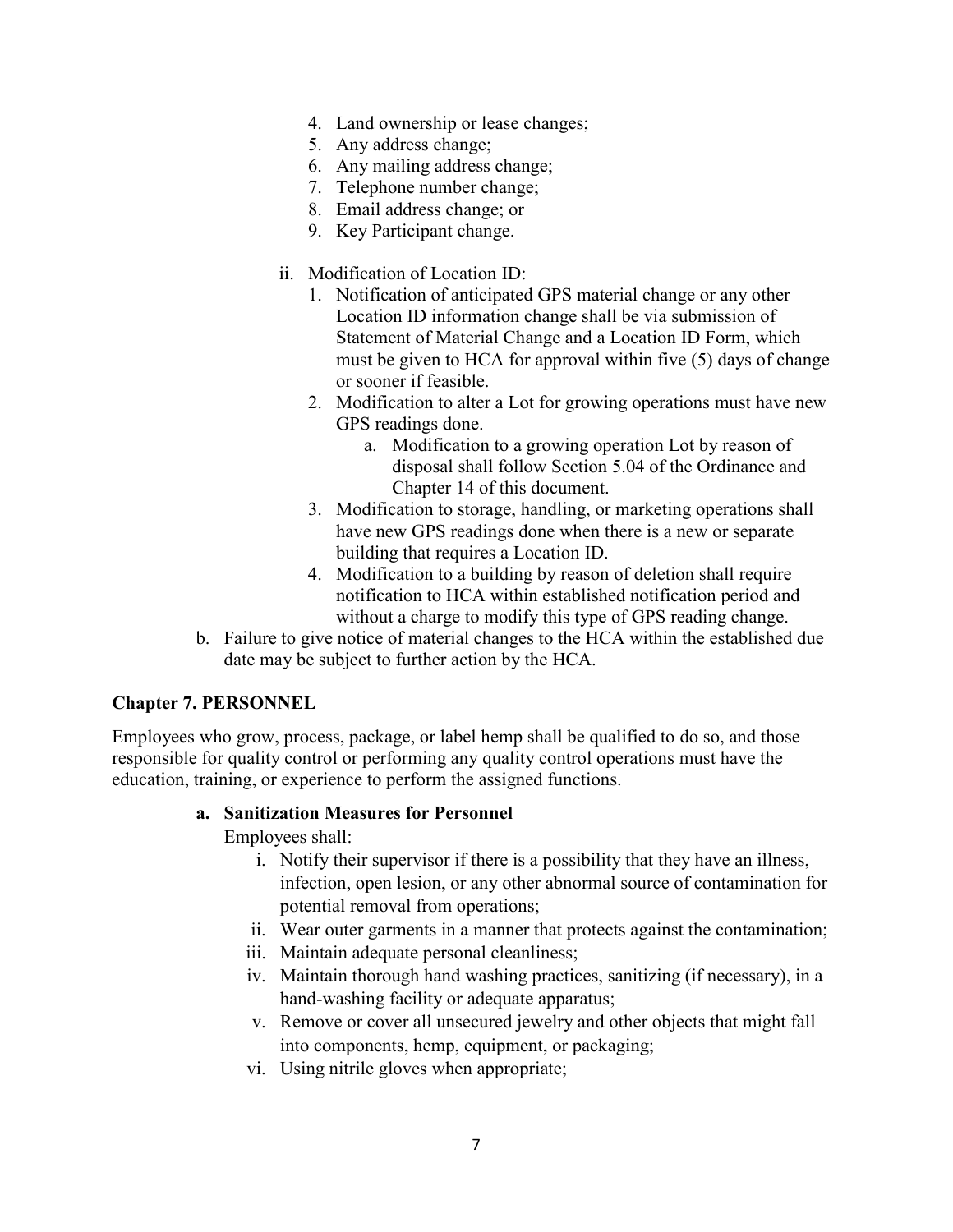vii. Wearing hair nets, caps, beard covers, shoes, PPE, etc. (where appropriate).

# **b. Personnel and Employee Safety Measures**

Safety measures shall include the following:

- i. Appropriate and adequate first aid equipment;
- ii. Adequate bathrooms and changing rooms;
- iii. Appropriate OSHA or other safety warnings, labels, and training;
- iv. Appropriate personal protective equipment and training; and
- v. Appropriate farm equipment training.

# **c. Personnel Training Records**

**i.** Records shall be maintained of all training provided to employees for the performance of all assigned functions for three (3) years.

# **Chapter 8. PLANTING, HARVEST, LOSS & THEFT, AND VOLUNTEER CANNABIS REPORTS**

# A. **Planting Report**

- 1. Licensee shall provide the HCA a copy of each Crop Acreage Report filed with the Farm Service Agency within five (5) Seneca Nation business days of filing with the FSA.
	- a. Licensee is responsible for adhering to FSA Crop Acreage Report (Form: FSA-578) deadlines.
- 2. Licensee shall provide the HCA a Seneca Nation Planting Report within fifteen (15) Seneca Nation business days of planting;
	- a. The report shall include, but not limited to:
		- i. Licensee's name;
		- ii. Licensee's Address;
		- iii. License number;
		- iv. Delineate indoor or outdoor production;
		- v. Location ID;
		- vi. Planting date;
		- vii. Varietal name;
		- viii. Purpose (grain, fiber, flower, seed, propagule, or microgreen);
		- ix. Seed or propagule source business name, address; verification document of Seed source; and
			- x. Acres or square feet planted;

# B. **Harvest Report**

- 1. Notice of Harvest shall be sent to the Cannabis Department at least thirty (30) prior to intended harvest date.
- 2. Licensee shall provide the HCA a Harvest Report within fifteen (15) Seneca Nation business days of harvest.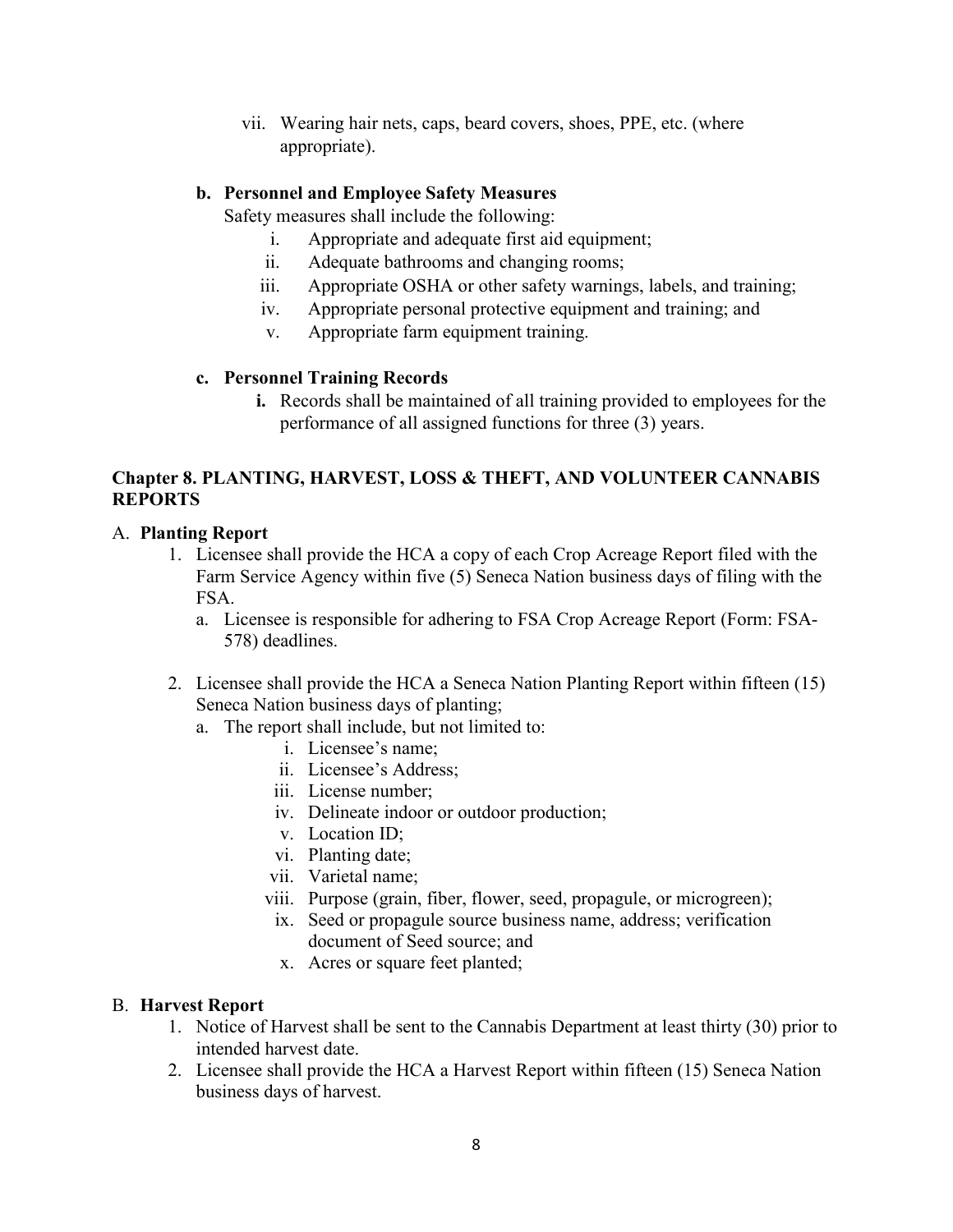- a. The report shall include, but not limited to:
	- i. Licensee's name;
	- ii. Licensee's Address;
	- iii. License number;
	- iv. Delineate indoor or outdoor production;
	- v. Location ID;
	- vi. FSA Field/Lot name;
	- vii. Varietal name;
	- viii. Purpose (grain, fiber, flower, seed, propagule, or microgreen);
		- ix. Acres or square feet harvested;
		- x. Date of harvest;
		- xi. Notation of complete harvest; or
	- xii. Notation of failed harvest or disposal required.

#### C. **Loss & Theft Report**

- 1. A licensee shall notify and document theft or loss of hemp with the HCA within five (5) Seneca Nation business days of occurrence.
	- a. The report shall include, but not limited to:
		- i. Licensee's name;
		- ii. Licensee's Address;
		- iii. license number;
		- iv. Full name and title of person reporting the incident;
		- v. Delineate indoor or outdoor production;
		- vi. Location ID;
		- vii. Varietal name;
		- viii. Purpose (grain, fiber, flower, seed, propagule, or microgreen);
		- ix. Acres or square feet being reported; and
		- x. Date of occurrence, if known.
	- b. Any substantiating information or documentation shall be included with report.
- 2. Hemp plants that require removal/disposal as a result of poor plant health, pests, disease, or weather events, along with removal of male or hermaphrodite plants as a part of cross-pollination prevention plan, or plants that cannot be construed as noncompliant hemp are not subject to the disposal requirements of non-complaint hemp.

#### **D. Volunteer Cannabis Report**

- 1. The Licensee shall scout and monitor licensed outdoor field operations and surrounding areas of land under the control of the Licensee for the duration of a valid license for volunteer cannabis plants.
- 2. The Licensee shall document and report volunteer cannabis plants prior to disposal.
- 3. The report shall include, but not limited to:
	- a. Licensee's name;
	- b. Licensee's Address;
	- c. license number;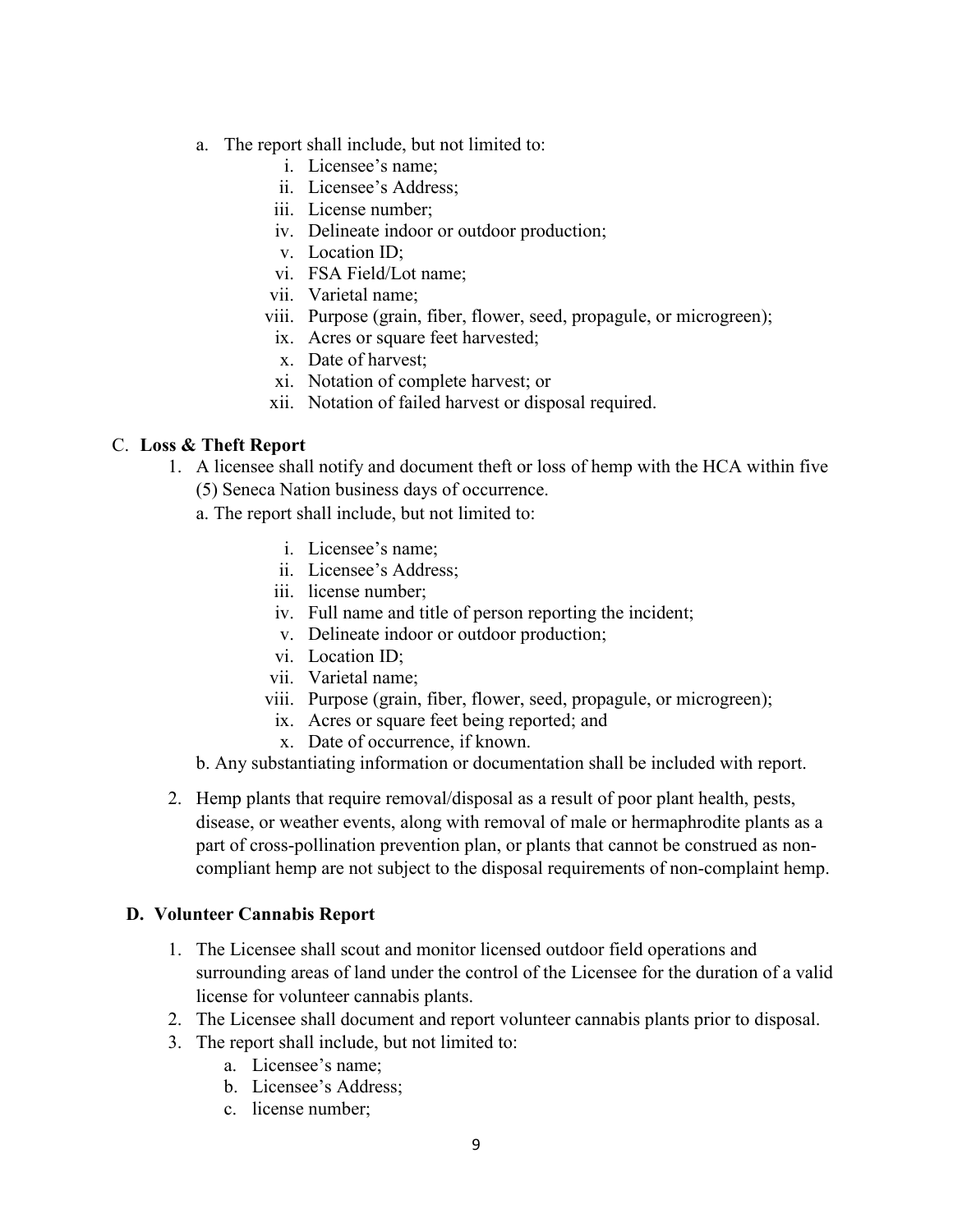- d. Location ID;
- e. Name and title of person whom discovered volunteer cannabis;
- f. Date of discovery;
- g. Name and title of person responsible for volunteer cannabis disposal;
- h. Disposal method(s) used;
- i. Amount or square feet disposed;
- j. Date of disposal; and
- k. Photo, video or other proof substantiating incident and disposal.

#### **Chapter 9. PRE-HARVEST SAMPLING**

- A. Pre-Harvest sampling requirements shall be in accordance with Section 5.02 of the Ordinance.
- B. The Producer shall contact the HCA to schedule a pre-harvest sampling.
- C. Harvested hemp shall not be moved beyond the producer's possession, nor comingled until test results are complete and substantiate a legal hemp crop.

### **Chapter 10. RANDOM SAMPLING**

- A. Random Sample:
	- i. The HCA or its designee, with a trained and certified sampling agent, shall have the authority to conduct at least one (1) random inspection of a licensed premise at any point during the crop's growth phase and to take a representative sample of each Lot to verify compliance with all requirements of the license issued.
	- ii. The producer or an authorized representative shall be present during sample collection.
	- iii. The inspection sites for taking a representative sample shall be selected at random and with consideration of the anticipated harvest date listed on the Producer's Seneca Nation Planting Report.
	- iv. The representative sample taken shall be tested using the procedures in Section 5.02. (B) of the Ordinance.
	- v. The Producer shall utilize the laboratory the HCA identifies that adheres to the requirements found in Section 5.02. (B)(1) of the Ordinance.
	- vi. The cost of testing in relation to random sampling shall be borne by the Producer and payable to the HCA upon proper invoicing.
	- vii. The HCA shall provide the licensee with a copy of the certificate of analysis attained from random sampling that is in accordance with Section 5.02. (B)(7) of the Ordinance to the Producer.
	- viii. The records shall be kept on file for three (3) years.
- B. Random sampling events may also include random inspection and auditing for verification of compliance with the Ordinance and Rules thereof.
- C. A reserve sample may be kept by the HCA for compliance purposes.
	- i. When reserve sample is no longer needed to verify compliance, it shall be disposed of by the HCA with the assistance of its designee or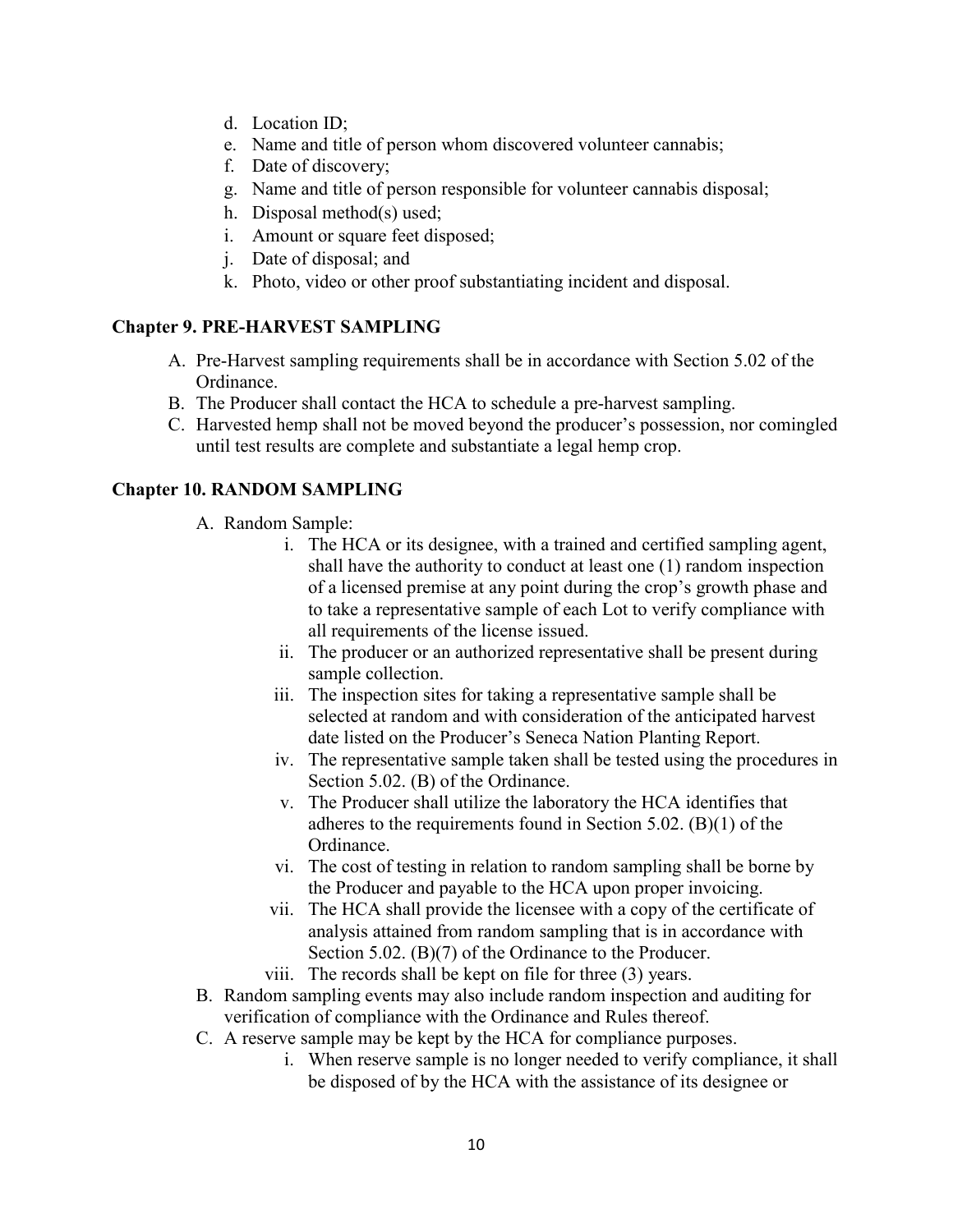authorized sampling agent in accordance with methods in §5.04 (A) of the Ordinance.

### **Chapter 11. RETESTING**

A**.** Licensee shall conduct retests in accordance with Section 5.02. (B)(5) of the Ordinance.

B. Licensee shall use the same laboratory as used for the initial testing of Lot in-question.

### **Chapter 12. RANDOM INSPECTION AND AUDIT**

- A. Random inspection and audit visits in accordance to Section 3.03. of the Ordinance may also include, but not limited to:
	- 1. Inspection of seed, seed labels, and seed certificates thereof;
	- 2. Scouting for voluntary cannabis;
	- 3. Verifying GPS coordinates of all planted Lots;
	- 4. Pesticide records (if applicable);
	- 5. Auditing business records to verify compliance;
	- 6. and any other pertinent action required to verify Producer's compliance with the Ordinance, Rules, and covenants thereof.
- B. Audits may be performed remotely at HCA's discretion.
- C. Any documents requested by the HCA that are not able to be produced on-site during an inspection or audit, shall be submitted to the HCA within twenty-four (24) hours via email or in-person via appointment.

# **Chapter 13. STORAGE & TRANSPORTATION REQUIREMENTS**

- **A. Storage:**
	- 1. Storage of hemp shall be properly labeled to indicate a hold or available for release.
	- 2. Storage of hemp shall be under appropriate conditions of temperature, humidity, and light so that the identity, purity, strength, and composition of the components and hemp are not affected.
	- 3. Storage of hemp shall be properly labeled at all times to prevent contamination and unintended comingling.
	- 4. Storage of in-process material shall be held under appropriate conditions of temperature, humidity, and light.
	- 5. Storage of packaging and labels shall be under conditions adequate to prevent the packaging and labels from being adversely affected.
	- 6. Storage of packaging and labels shall be under conditions adequate to prevent adulteration of the hemp.
	- 7. Storage and labeling of hemp shall at a minimum include information representative of variety, field and harvest date.

### B. **Transportation:**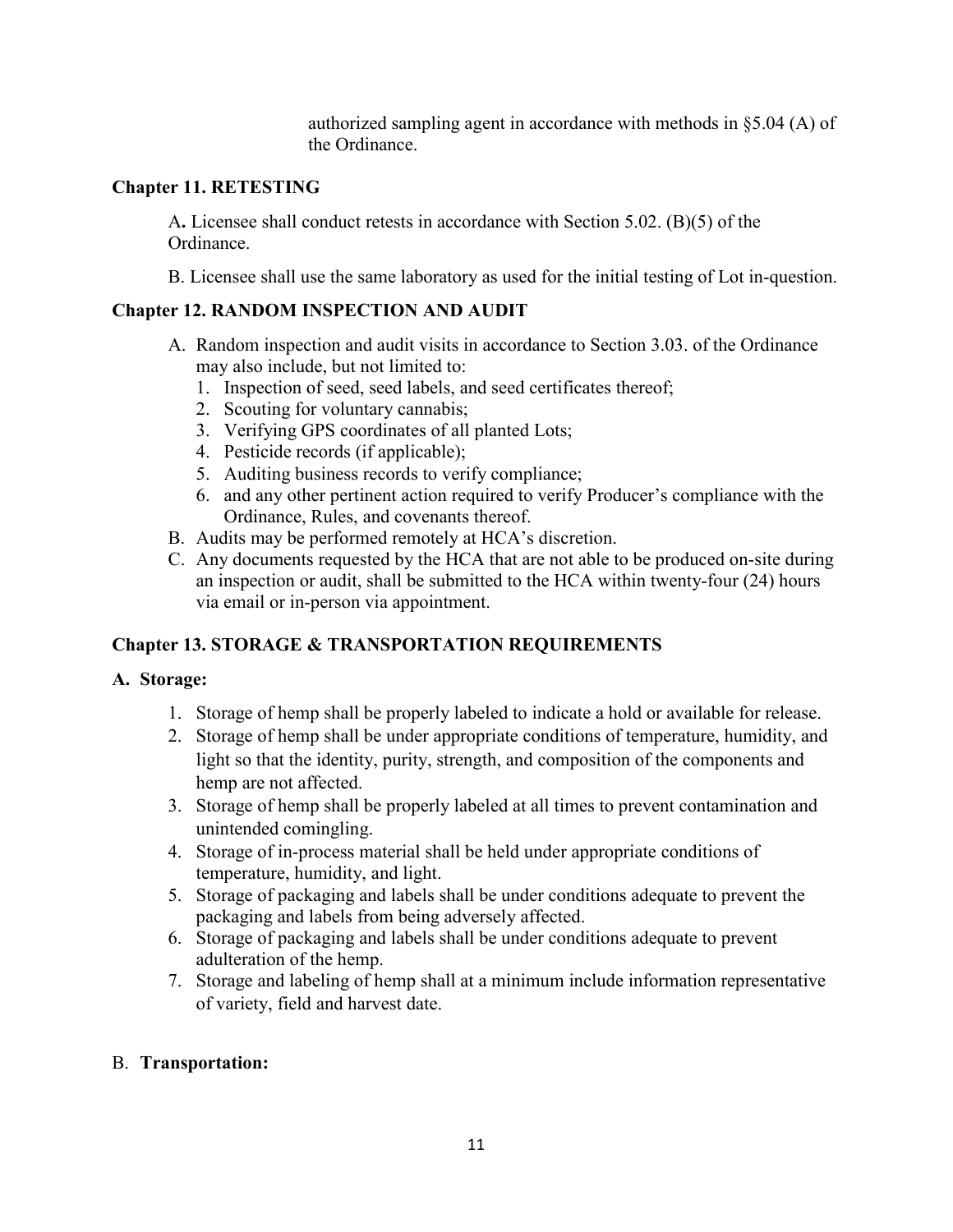- 1. The Producer, or a designated representative of the Producer, responsible for the transportation of hemp or hemp products must adhere to Section 3.05 of the Ordinance.
- 2. Transportation of hemp shall be under conditions that will protect the hemp against contamination and deterioration.
- 3. The Seneca Nation Hemp Transport Manifest shall include, but not limited to:
	- a. Seneca Nation Hemp Compliance Department information;
	- b. Shipper information, including but not limited to:
		- i. name, license number, address, telephone number, date shipped, and shipper signature.
	- c. The receiving company shall hold a duly authorized license to handle, process, or manufacture Hemp in its applicable respective jurisdiction.
		- i. Receiver information, including but not limited to:
			- 1. Company name, license number and agency, address, contact person, and telephone number;
			- 2. Authorized recipient's name (printed name, signed, and dated);
				- a. Affirmation of materials listed as received in full; or
				- b. Affirmation of materials listed as received with a discrepancy and with a brief description thereof.
			- 3. Receiver shall email a completed copy to the HCA at: SNCannabisDept@sni.org
	- d. Production Information:
		- i. Producer name, license number, Location ID, address, contact name, telephone number, contact email, facility address, material, quantity, packaging and identifier.
	- e. Transportation Company Information, including but not limited to:
		- i. Transporter or carrier name,
		- ii. Method(s) of transport (common carrier, trucking, rail, or self); and
		- iii. Transporter signature.

# **CHAPTER 14. DISPOSAL**

- A. Licensee shall contact the HCA and schedule an inspection prior to any non-compliant hemp disposal activity.
- B. The HCA with the assistance of an certified hemp sampling agent shall ensure proper disposal per Section 5.04. of the Seneca Nation Hemp Production Ordinance.
- C. Any disposal of plant(s) by controlled burning must follow all restrictions set forth by Seneca Nation law or decree.

# D. **Disposal of Non-Compliant Hemp**:

A Licensee shall notify and receive prior approval from the HCA before any disposal of non-compliant hemp is to take place. The HCA, or its designee, and a Sampling Agent may be on-site while on-farm disposal is taking place to document and verify disposal, or photos/ video or other proof documenting HCA approved method of disposal. If hemp is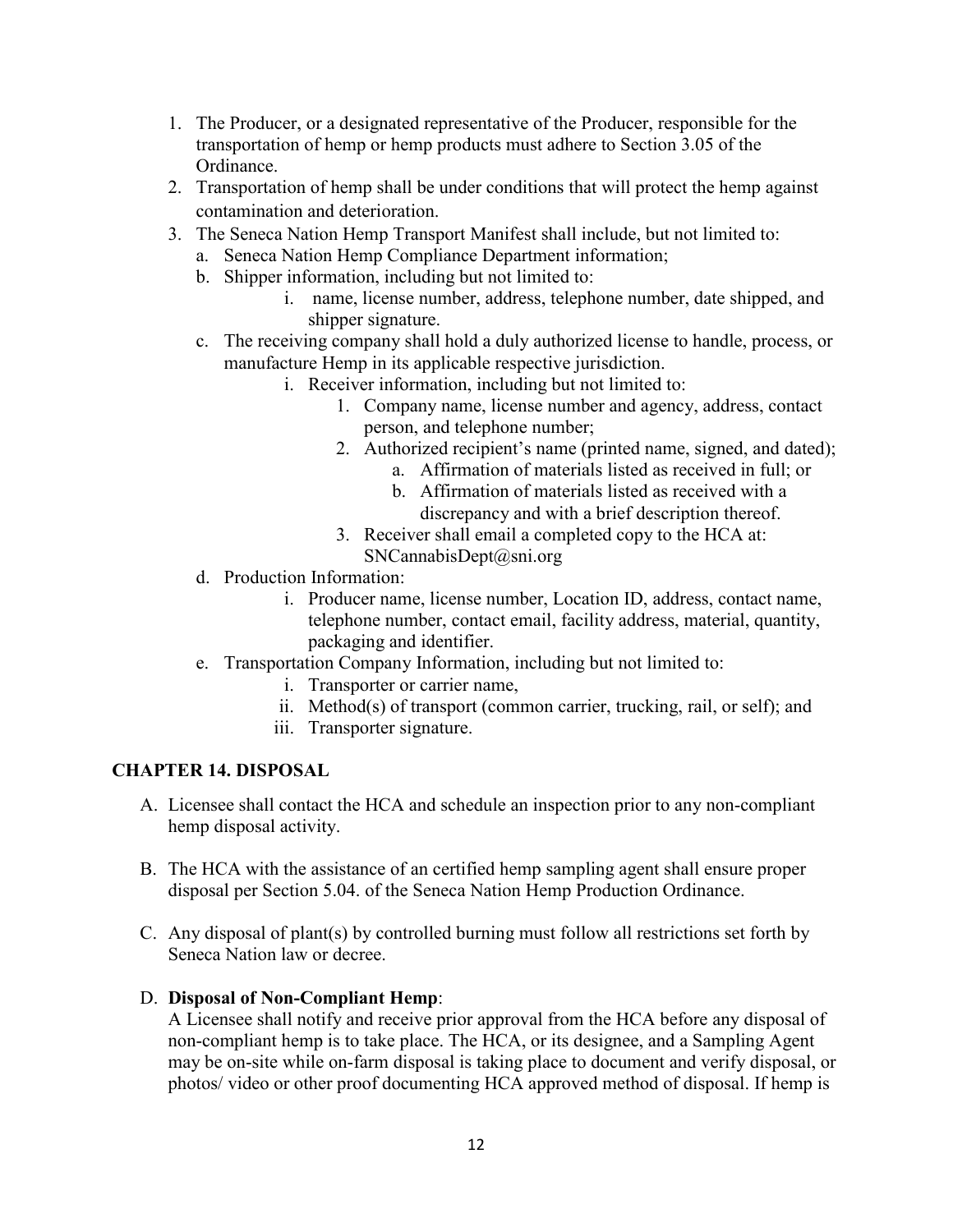disposed of by means of a DEA registered reverse distributor, pertinent records shall be submitted to the HCA.

- 1. The Non-Compliant Hemp Disposal Report shall include, but not limited to:
	- a. Licensee's name;
	- b. License number;
	- c. Location ID;
	- d. Delineate whether a field, greenhouse, storage area, and/or Lot number/ identifier;
	- e. Varietal name(s);
	- f. Type(s) (grain, fiber, flower, seed, or propagule);
	- g. Delineate size or amount to be destroyed or disposed;
	- h. Delineate whether it was disposal of non-compliant hemp or disposal related to unsuccessful remediation of non-compliant hemp;
	- i. Declare any substantiating total THC test results with date(s) test results received;
	- j. Method(s) of disposal or remediation;
	- k. Date(s) of disposal;
	- l. Name, title, and signature of person completing form;
	- m. Name, title, and signature of disposition agent; and
	- n. Attachments to show proof of disposal.

#### **Chapter 15. REMEDIATION**.

1. The Licensee or its designee shall notify the HCA or its designee and receive approval prior to commencing any remediation of non-compliant hemp, and the HCA or its designee shall be present during remediation activities.

2. Any non-compliant hemp parts or biomass that are found to be non-compliant with the acceptable hemp THC level after remediation shall be properly rendered non-retrievable or non-ingestible, and unable to enter the stream of commerce.

3. Upon notification that a Lot has tested above the acceptable hemp THC level, the licensee should notify the HCA or its designee of the licensee's decision to either destroy/dispose or remediate the non-compliant Lot and the proposed method(s) shall be declared.

4. If the licensee chooses to remediate the non-complaint Lot, the licensee should select either to separate and remove all flowers from stalks, leaves and seeds of the Lot or to shred the entire Lot into "biomass."

A. Separation and removal of the flowers from stalks, leaves and seeds:

- 1. The flowers, including buds, trichomes, "trim," and "kief," should be removed from the lot and destroyed.
	- a. Methods may include, but are not limited to, the removal, by hand, of non-compliant flowers and floral materials and the mechanical removal of non-compliant flowers and floral materials.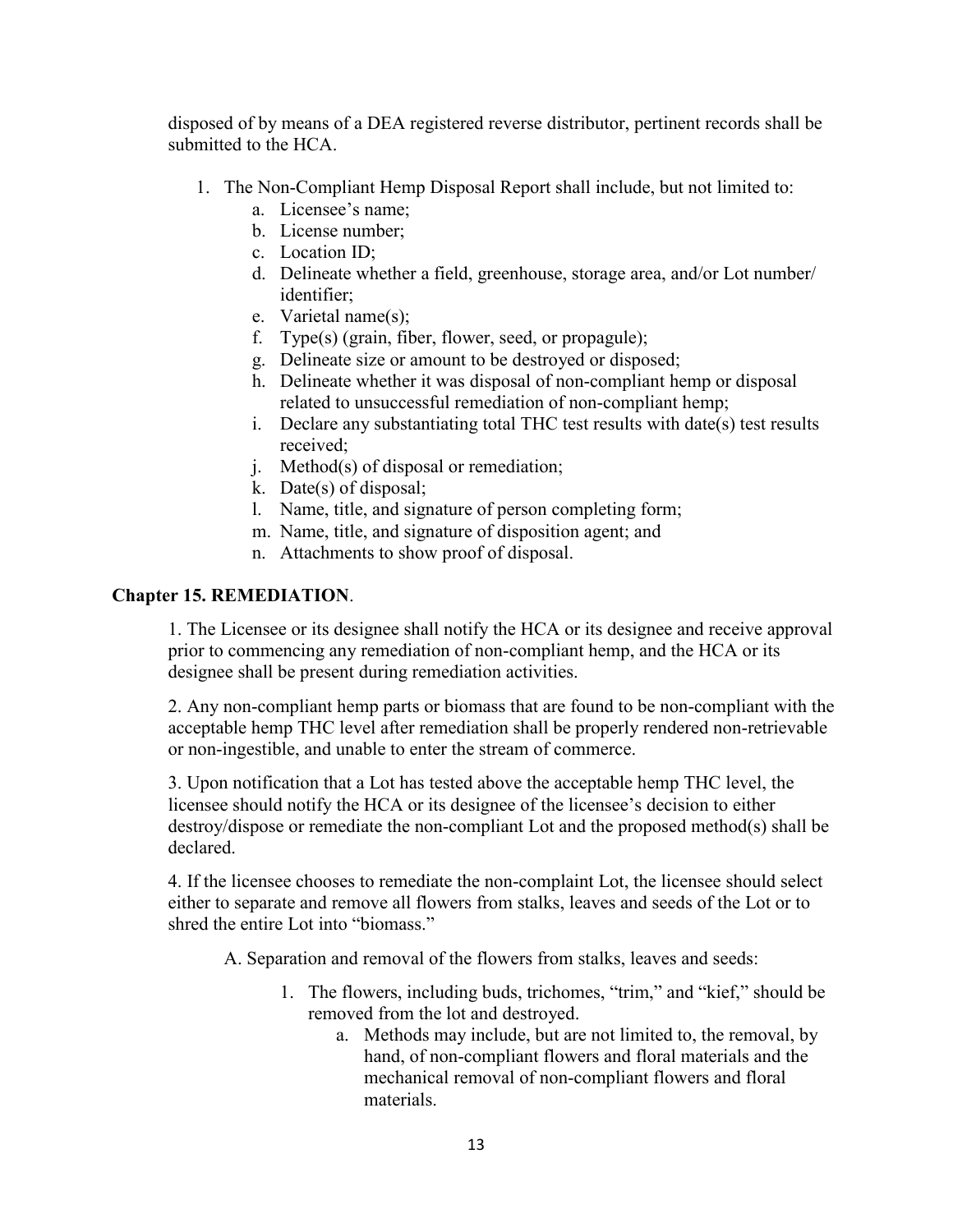- 2. Until such time as the non-compliant flowers and floral material are disposed of, the stalks, leaves, and seeds should be separated from the non-compliant floral material and clearly labeled and demarcated as "hemp for remediation purposes."
- 3. Seeds removed from non-compliant hemp during remediation should not be used for propagative purposes.
- B. Creation of Biomass
	- 1. The entire lot, as reported to the FSA, should be shredded to create a homogenous, uniform biomass.
		- a. Methods may include, but are not limited to, the shredding of hemp plants through shredders, composters, or specialty mechanical equipment.
	- 2. The biomass created through this process shall be resampled and retested to ensure compliance before entering the stream of commerce in accordance with §5.04. and §5.02 (B)(6) of the Ordinance. Biomass that fails the retesting is non-compliant hemp and shall be destroyed.
	- 3. Remediated biomass should be separated from any compliant hemp stored in the area and clearly labeled and demarcated as "hemp for remediation purposes." All lots subject to remediation should be stored, labeled and demarcated apart from each other and from other compliant hemp lots stored or held nearby.
	- 4. Remediated biomass should not leave the labeled and demarcated area until a test result showing compliance with the acceptable hemp THC level is received or until the biomass will be destroyed.
- C. Re-sampling Remediated Biomass:
	- 1. Remediated biomass shall be resampled and retested to ensure compliance before entering the stream of commerce in accordance with §5.02 (B)(6) and §5.04. of the Ordinance. Biomass that fails the retesting shall be destroyed.
	- 2. The resample should be taken by sample agent as described in the Sampling Procedures of the Ordinance.
	- 3. A representative sample of the biomass should be taken for compliance purposes. When taking the resample, the sampling agent should take biomass material from various depths, locations, and containers in the labeled and demarcated area to collect a representative sample of the material. At minimum, 750 mL or three (3) standard measuring cups of biomass material should be collected. Sampling agents may collect more biomass material based on the requirements of the testing laboratory. If 750 mL of material is not available, the sampling agent should collect enough biomass material for a representative sample.
	- 4. An original copy of the resample test results will be retained by the Licensee or authorized designee and available for inspection for a period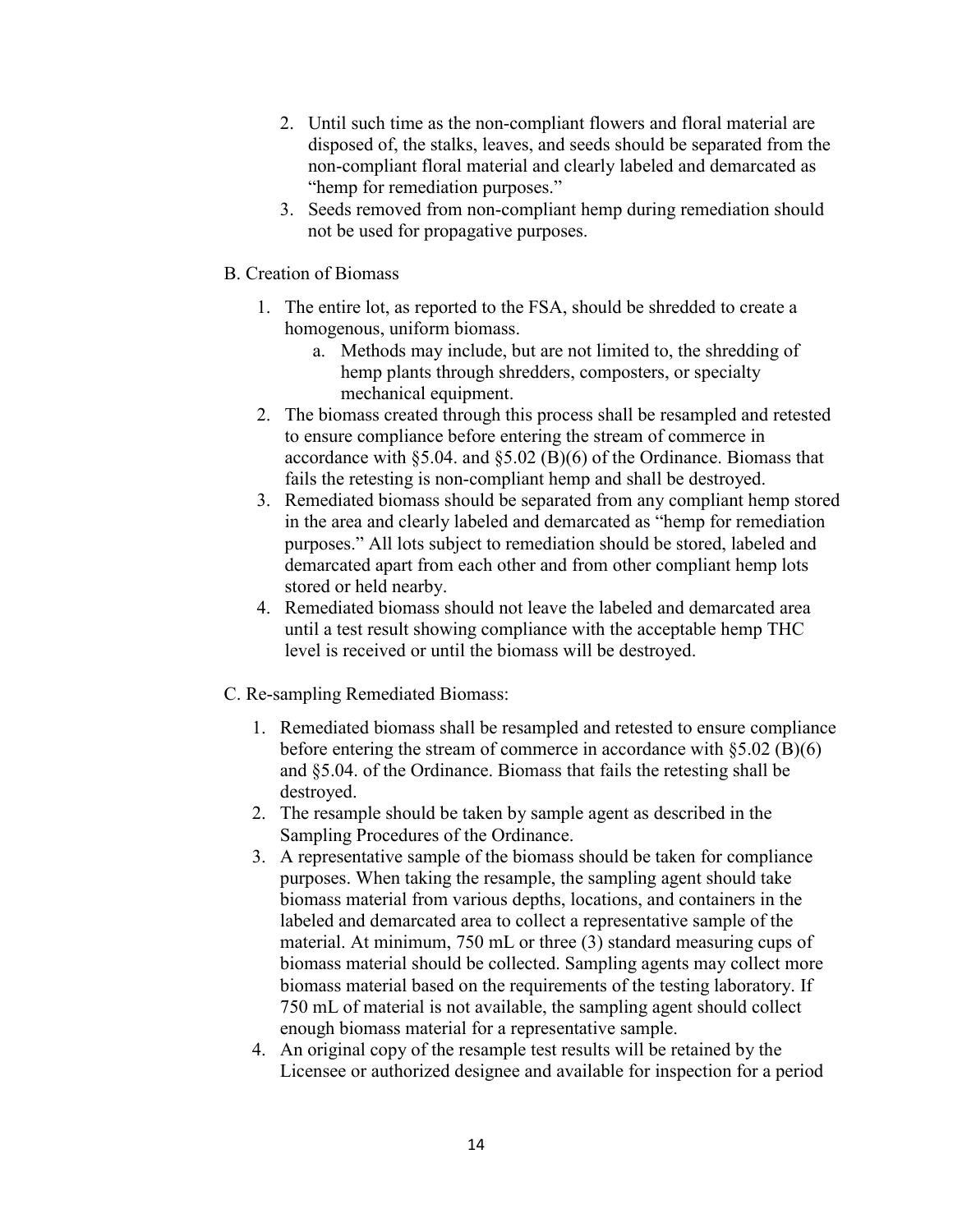of three (3) years, a copy of the resample test results shall be provided to the HCA or designee.

5. Laboratories testing a resample will utilize the same testing protocols as when testing a standard sample, the Licensee shall utilize the same laboratory as the initial test.

# **Chapter 16. CIVIL FINES AND SANCTIONS**

- A. Civil fines and sanctions may be assessed at the discretion of the HCA.
- B. Violation Categories:
	- I. Negligent violations consistent with  $\S 5.05$  (E) of the Ordinance that make a licensee ineligible for a license.
	- II. Violations that create a present threat to public health.
	- III. Violations that create a potential threat to public health or safety.
	- IV. Violations that create a climate conducive to abuses associated with the cultivation of hemp.
	- V. Violations inconsistent with the orderly regulation of the cultivation of hemp.
- C. The HCA may assess a greater or lesser sanction if aggravating or mitigating circumstances are factored, which may include but are not limited to:
	- 1. Good faith efforts by a licensee to prevent a violation;
	- 2. Extraordinary cooperation from the licensee to prevent a violation investigation that shows the licensee accepts responsibility;
	- 3. A prior warning about compliance problems;
	- 4. Repeated failure to comply with laws;
	- 5. Efforts to conceal violation;
	- 6. The violation involved more than one transaction or license representative;
	- 7. The violation involved an individual under the age of 18; or
	- 8. The violation resulted in injury or death.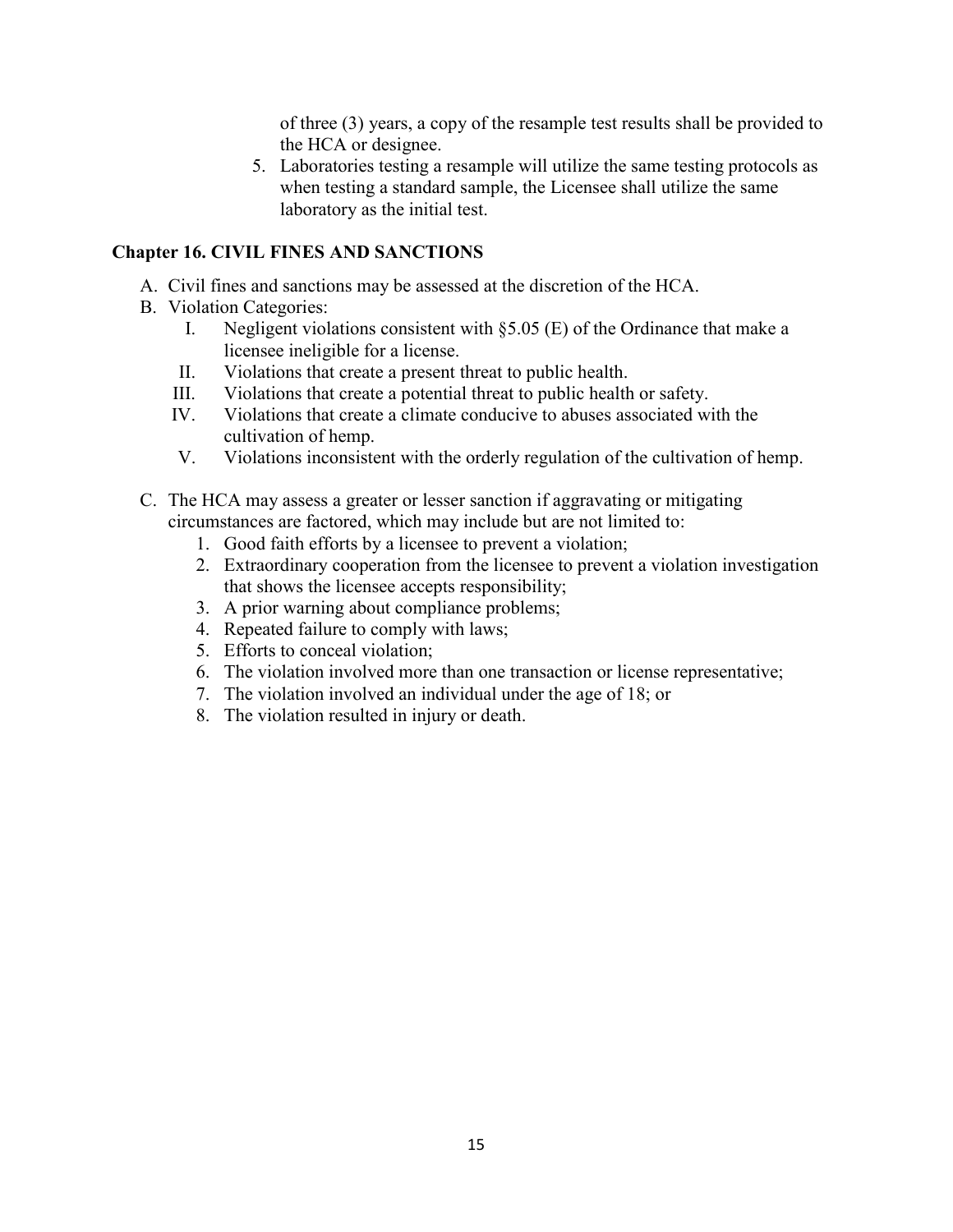D. Table of fines and sanctions:

| Category                | 1st        | 2nd           | 3rd           | 4th           | 5th           |
|-------------------------|------------|---------------|---------------|---------------|---------------|
|                         | Corrective | CAP           | Revoke        |               |               |
|                         | Action     |               | (*if found    |               |               |
|                         | Plan (CAP) |               | to violate 3  |               |               |
|                         |            |               | times         |               |               |
|                         |            |               | within a 5-   |               |               |
|                         |            |               | yr. period)   |               |               |
| $\mathbf{I}$            | 30 days    | Extension     | Suspension    |               |               |
|                         | CAP        | of CAP        | and/or up     |               |               |
|                         | and/or up  | and/or        | to $(\$2,500$ |               |               |
|                         | to (\$500  | suspension,   | USD) fine     |               |               |
|                         | USD) fine  | and/or up     |               |               |               |
|                         |            | to $($1,000$  |               |               |               |
|                         |            | USD) fine     |               |               |               |
| III                     | 10 days    | 30 days       | Suspension    |               |               |
|                         | CAP        | CAP           | and/or up     |               |               |
|                         | and/or up  | and/or up     | to (\$2,500   |               |               |
|                         | to (\$500  | to $($1,000$  | USD) fine     |               |               |
|                         | USD) fine  | USD) fine     |               |               |               |
| IV                      | 7 days     | 10 days       | 20 days       | Suspension    |               |
|                         | CAP        | CAP           | CAP           | and/or up     |               |
|                         | and/or up  | and/or up     | and/or up     | to (\$2,500   |               |
|                         | to (\$500  | to $(\$1,200$ | to $(\$2,500$ | USD) fine     |               |
|                         | USD) fine  | USD) fine     | USD) fine     |               |               |
| $\overline{\mathsf{V}}$ | 3 days     | 7 days        | 10 days       | 20 days       | Suspension    |
|                         | CAP        | CAP           | CAP           | CAP           | and/or up     |
|                         | and/or up  | and/or up     | and/or up     | and/or up     | to $(\$2,500$ |
|                         | to (\$250  | to $(\$550$   | to (\$750)    | to $(\$1,050$ | USD) fine     |
|                         | USD) fine  | USD) fine     | USD) fine     | USD) fine     |               |

- E. Civil fines shall be paid by check, certified check or money order, made payable to the: Cannabis Department.
- F. Receipt shall be issued by HCA for payment(s) received.
- G. Funds will then be transferred to the Seneca Nation Fiscal Department.

### **Chapter 17. CORRECTIVE ACTION PLAN**

- A. The Producer shall provide an initial copy of the corrective action plan to the HCA within applicable timeframe due and any subsequent revisions within twenty-four (24) hours of revision via email or facsimile.
- B. A reasonable timeline for each infraction shall be clearly defined by the Producer or its designee.
- C. Random inspections shall be performed at the discretion of the HCA.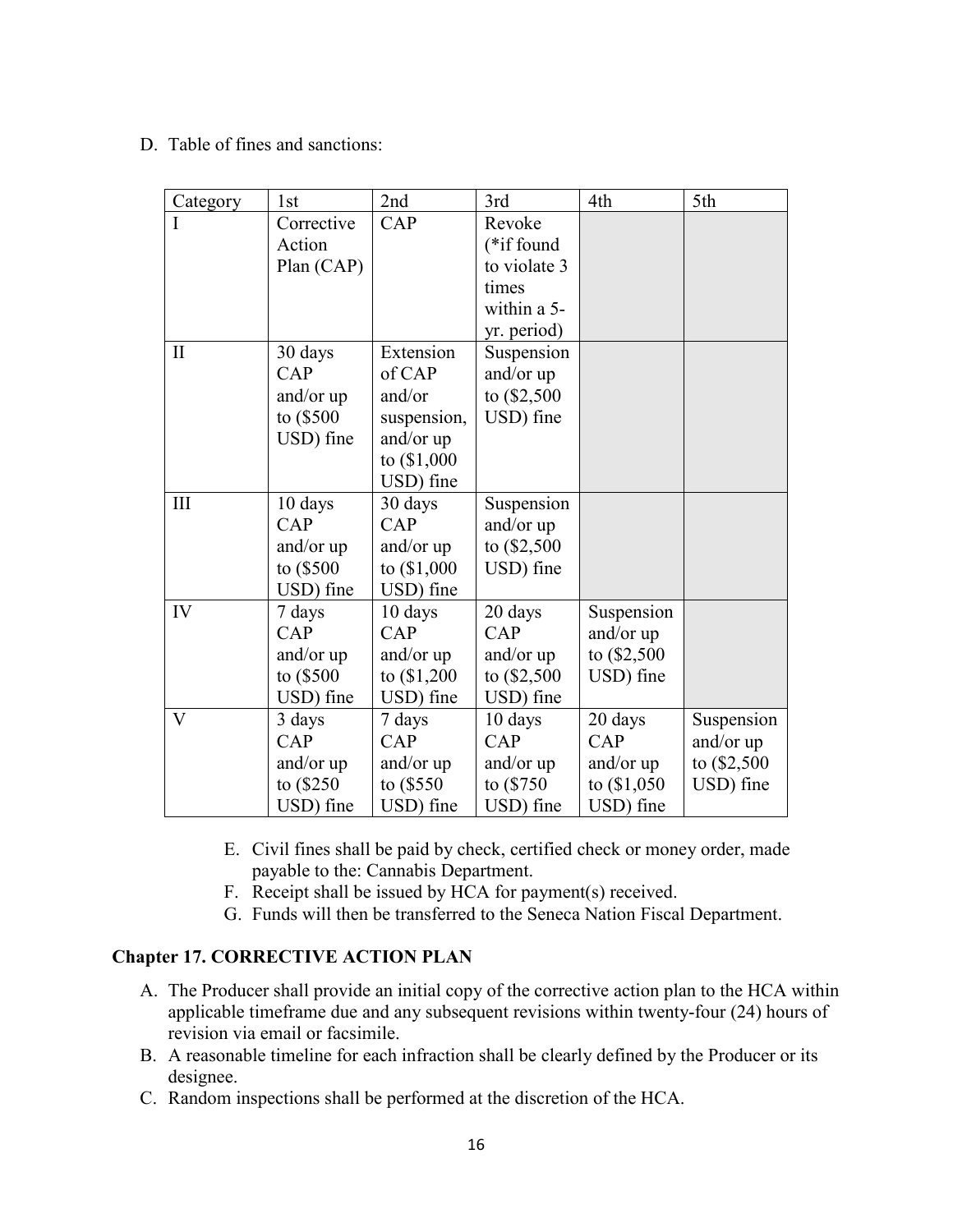- D. Scheduled follow-up inspections or audits defined in the corrective action plan shall occur during the licensee's regular business hours.
- E. If a plan submitted by a licensee fails to address negligent violation(s) or noncompliance(s), the HCA may propose a plan for correcting violations or non-compliances consistent with §5.05 (B).

### **Chapter 18. RECORD RETENTION**

At a minimum, the following records shall be kept by a Licensee for commensurate time as outlined in the Ordinance or regulations thereof, if there is not a time delineated, records shall be kept for three (3) years.

- 1. Record(s) of the licensing for hemp cultivation.
- 2. Source and quantity of the imported or purchased hemp seed (imported or purchased or grown), and dates thereof and all accompanying documentation.
- 3. Name and address and country of origin of the entity or person from whom the hemp seed was purchased, and, if licensed, the licensee name, license number, and issuer of the license.
- 4. If propagated from a source other than seed, such as clones or seedlings, quantity and form in which the propagules are imported or purchased, dates thereof and all accompanying documentation.
- 5. Name and address and country of origin of the entity or person from whom the propagules were purchased, and, if licensed, the licensee name, license number and issuer of the license.
- 6. Site history.
- 7. Plant or facility history.
- 8. Curing and drying records.
- 9. Quantity and each form of hemp sold.
- 10. Required Reports.
- 11. Date of each pesticide, herbicide, fungicide and fertilizer application, if applicable.
- 12. Date that each shipment of hemp is sent, or hemp plants received (where applicable):
	- a. Name of the carrier;
	- b. Results of any testing (where applicable); and
	- c. Quantity shipped, or received (where applicable).
- 13. Name of the person to whom the hemp was sold and the licensee name and valid license number issued from respective jurisdiction.
- 14. Results of all testing.
- 15. Remediation Records.
- 16. Disposition records of any non-compliant hemp, including date(s) of disposition, method, individual(s) who performed the disposition, and evidence of disposition.

# **Chapter 19. PROHIBITIONS**

1. Residential structures shall not be used for the purposes of: producing, handling, storing, or marketing hemp.